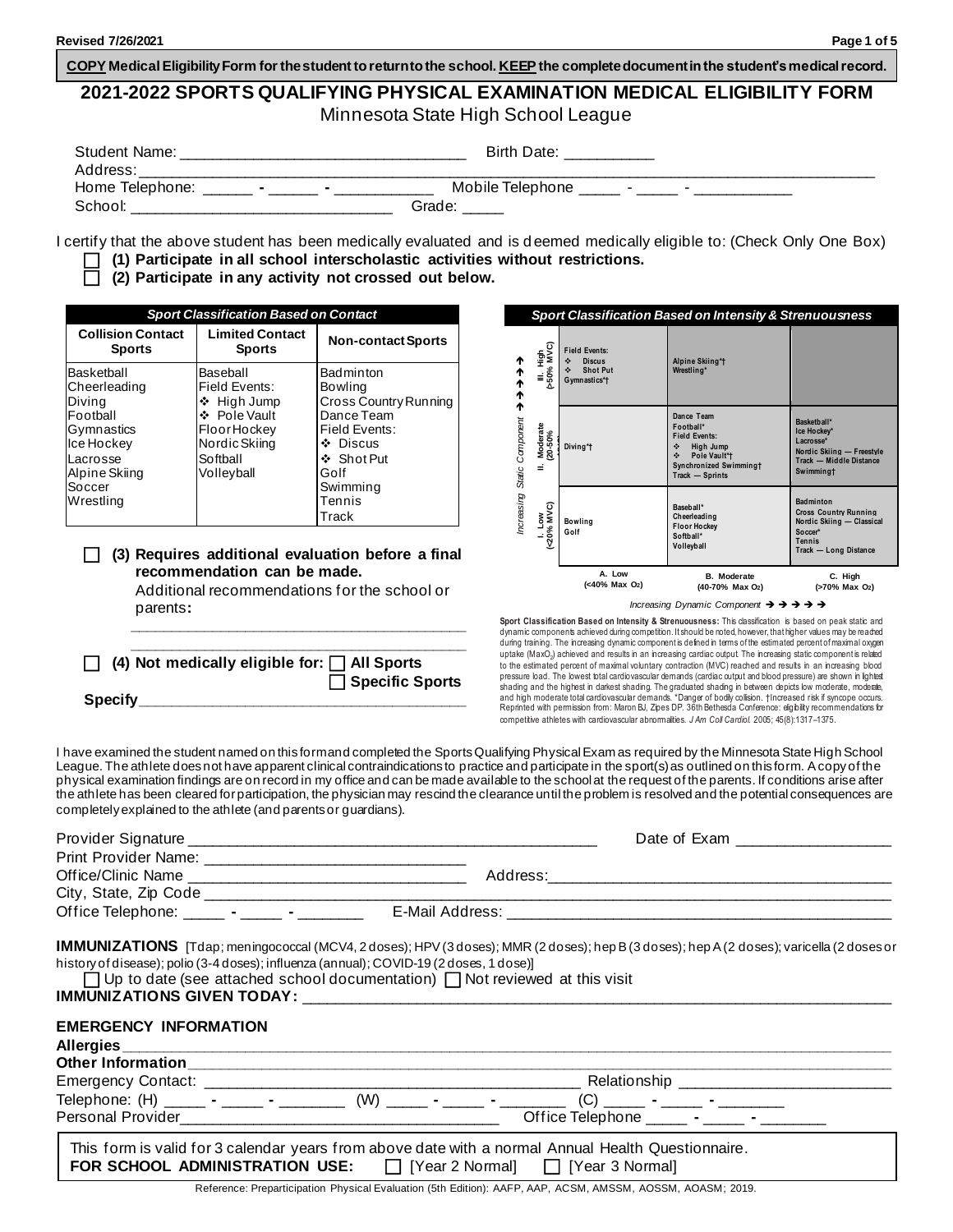# **2021-2022 SPORTS QUALIFYING PHYSICAL HISTORY FORM**

Minnesota State High School League

| Note: Complete and sign this form (with your parents if younger than 18) before your appointment.                                                                                                                                                                                         |                         |              |                    |                                                                                    |                           |
|-------------------------------------------------------------------------------------------------------------------------------------------------------------------------------------------------------------------------------------------------------------------------------------------|-------------------------|--------------|--------------------|------------------------------------------------------------------------------------|---------------------------|
|                                                                                                                                                                                                                                                                                           |                         |              |                    |                                                                                    |                           |
|                                                                                                                                                                                                                                                                                           |                         |              |                    |                                                                                    |                           |
|                                                                                                                                                                                                                                                                                           |                         |              |                    |                                                                                    |                           |
| Have you had COVID-19? Y / N Have you had a COVID-19 vaccination? Y / N<br>One shot or 2 shots?<br>Past and current medical conditions: __________                                                                                                                                        |                         |              |                    |                                                                                    |                           |
| Have you ever had surgery? If yes, list all past surgeries.<br>List current medicines and supplements: prescriptions, over-the-counter, and herbal or nutritional supplements.                                                                                                            |                         |              |                    |                                                                                    |                           |
|                                                                                                                                                                                                                                                                                           |                         |              |                    |                                                                                    |                           |
| Do you have any allergies? If yes, please listall your allergies (ie, medicines, pollens, food, stinging insects).                                                                                                                                                                        |                         |              |                    |                                                                                    |                           |
| Patient Health Questionnaire Version 4 (PHQ-4)                                                                                                                                                                                                                                            |                         |              |                    |                                                                                    |                           |
| Over the past 2 weeks, how often have you been bothered by any of the following problems? (Circle response.)                                                                                                                                                                              | Not at all Several days |              | Over half the days | Nearly every day                                                                   |                           |
| Feeling nervous, anxious, or on edge                                                                                                                                                                                                                                                      | 0                       | 1            | $\overline{2}$     | 3                                                                                  |                           |
| Not being able to stop or control worrying                                                                                                                                                                                                                                                | $\mathbf 0$             | $\mathbf{1}$ | $\overline{c}$     | 3                                                                                  |                           |
| Little interest or pleasure in doing things                                                                                                                                                                                                                                               | 0                       | $1 \quad$    | $\overline{2}$     | 3                                                                                  |                           |
| Feeling down, depressed, or hopeless                                                                                                                                                                                                                                                      | 0                       |              | 2                  | 3<br>(If the sum of responses to questions 1 & 2 or 3 & 4 are $\geq$ 3, evaluate.) |                           |
|                                                                                                                                                                                                                                                                                           |                         |              |                    |                                                                                    |                           |
| Circle Question Numbe $(1)$ of questions for which the answer is unknown.<br>No                                                                                                                                                                                                           |                         |              |                    |                                                                                    | Circle Y for Yes or N for |
| <b>GENERAL QUESTIONS</b>                                                                                                                                                                                                                                                                  |                         |              |                    |                                                                                    |                           |
|                                                                                                                                                                                                                                                                                           |                         |              |                    |                                                                                    |                           |
|                                                                                                                                                                                                                                                                                           |                         |              |                    |                                                                                    |                           |
| HEART HEALTH QUESTIONS ABOUT YOU <sup>a</sup>                                                                                                                                                                                                                                             |                         |              |                    |                                                                                    |                           |
|                                                                                                                                                                                                                                                                                           |                         |              |                    |                                                                                    |                           |
|                                                                                                                                                                                                                                                                                           |                         |              |                    |                                                                                    |                           |
|                                                                                                                                                                                                                                                                                           |                         |              |                    |                                                                                    |                           |
|                                                                                                                                                                                                                                                                                           |                         |              |                    |                                                                                    |                           |
|                                                                                                                                                                                                                                                                                           |                         |              |                    |                                                                                    |                           |
| HEART HEALTH QUESTIONS ABOUT YOUR FAMILY <sup>a</sup><br>11. Has any family member or relative died of heart problems or had an unexpected or unexplained sudden death before age 35 years                                                                                                |                         |              |                    |                                                                                    |                           |
|                                                                                                                                                                                                                                                                                           |                         |              |                    |                                                                                    |                           |
| 12. Does anyone in your family have a genetic heart problem such as hypertrophic cardiomyopathy (HCM), Marfan syndrome, arrhythmogenic right<br>ventricular cardiomyopathy (ARVC), long QT syndrome (LQTS), short QT syndrome (SQTS), Brugada syndrome, or catechol aminergic polymorphic |                         |              |                    |                                                                                    |                           |
|                                                                                                                                                                                                                                                                                           |                         |              |                    |                                                                                    |                           |
| <b>BONE AND JOINT QUESTIONS</b>                                                                                                                                                                                                                                                           |                         |              |                    |                                                                                    |                           |
| 14. Have you ever had a stress fracture or an injury to a bone, muscle, ligament, joint, or tendon that caused you to miss a practice or game?  Y / N<br><b>MEDICAL QUESTIONS</b>                                                                                                         |                         |              |                    |                                                                                    |                           |
|                                                                                                                                                                                                                                                                                           |                         |              |                    |                                                                                    |                           |
|                                                                                                                                                                                                                                                                                           |                         |              |                    |                                                                                    |                           |
| 19. Do you have any recurring skin rashes or rashes that come and go, including herpes or methicillin-resistant Staphylococcus aureus (MRSA)? Y/N                                                                                                                                         |                         |              |                    |                                                                                    |                           |
| 21. Have you ever had numbness, tingling, weakness in your arms or legs, or been unable to move your arms or legs after being hit or falling?  Y/N                                                                                                                                        |                         |              |                    |                                                                                    |                           |
|                                                                                                                                                                                                                                                                                           |                         |              |                    |                                                                                    |                           |
|                                                                                                                                                                                                                                                                                           |                         |              |                    |                                                                                    |                           |
|                                                                                                                                                                                                                                                                                           |                         |              |                    |                                                                                    |                           |
|                                                                                                                                                                                                                                                                                           |                         |              |                    |                                                                                    |                           |
|                                                                                                                                                                                                                                                                                           |                         |              |                    |                                                                                    |                           |
| <b>FEMALES ONLY</b>                                                                                                                                                                                                                                                                       |                         |              |                    |                                                                                    |                           |
|                                                                                                                                                                                                                                                                                           |                         |              |                    |                                                                                    |                           |
| 30. How old were you when you had your first menstrual period? _________                                                                                                                                                                                                                  |                         |              |                    |                                                                                    |                           |
| 31. When was your most recent menstrual period?<br>32. How many periods have you had in the past 12 months?                                                                                                                                                                               |                         |              |                    |                                                                                    |                           |

Notes: \_\_\_\_\_\_\_\_\_\_\_\_\_\_\_\_\_\_\_\_\_\_\_\_\_\_\_\_\_\_\_\_\_\_\_\_\_\_\_\_\_\_\_\_\_\_\_\_\_\_\_\_\_\_\_\_\_\_\_\_\_\_\_\_\_\_\_\_\_\_\_\_\_\_\_\_\_\_\_\_\_\_\_\_\_\_\_\_\_\_\_\_\_\_\_\_\_\_\_\_\_\_\_\_\_\_\_\_\_\_\_\_\_\_

I hereby state that, to the best of my knowledge, my answers to the questions on this form are complete and correct.

 $\_$  , and the set of the set of the set of the set of the set of the set of the set of the set of the set of the set of the set of the set of the set of the set of the set of the set of the set of the set of the set of th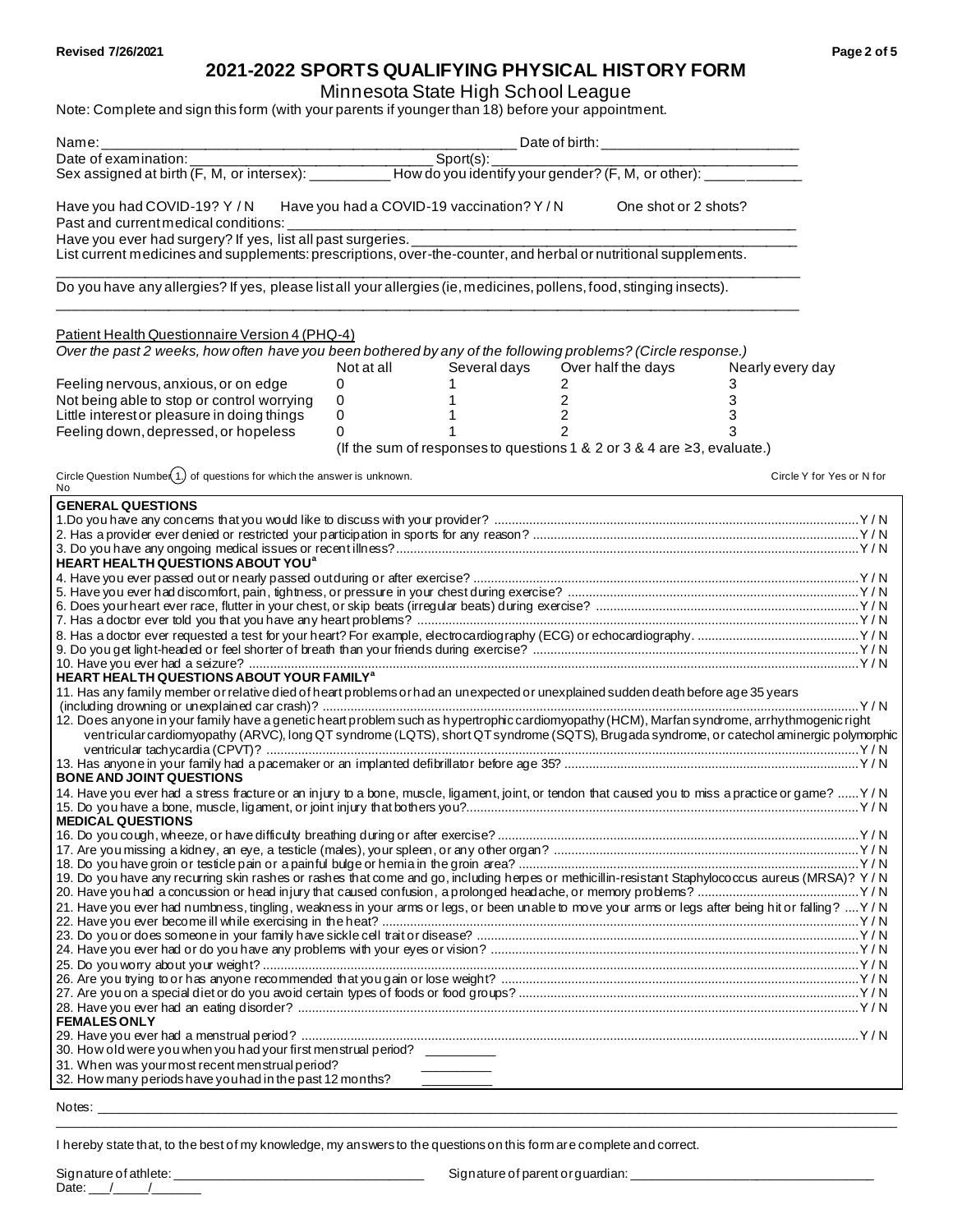# **2021-2022 SPORTS QUALIFYING PHYSICAL EXAMINATION FORM**

Minnesota State High School League

 $\_$  , and the set of the set of the set of the set of the set of the set of the set of the set of the set of the set of the set of the set of the set of the set of the set of the set of the set of the set of the set of th  $\_$  , and the set of the set of the set of the set of the set of the set of the set of the set of the set of the set of the set of the set of the set of the set of the set of the set of the set of the set of the set of th

Student Name: \_\_\_\_\_\_\_\_\_\_\_\_\_\_\_\_\_\_\_\_\_\_\_\_\_\_\_\_\_\_\_\_\_\_\_\_\_ Birth Date: \_\_\_\_\_\_\_\_\_\_\_

## **Follow-Up Questions About More Sensitive Issues:**

- 1. Do you feel stressed out or under a lot of pressure?
- 2. Do you ever feel so sad or hopeless that you stop doing some of your usual activities for more than a few days?
- 3. Do you feel safe?
- 4. Have you been hit, kicked, slapped, punched, sexually abused, inappropriately touched, or threatened with harm by anyone close to you?
- 5. Have you ever tried cigarette, cigar, pipe, e-cigarette smoking, or vaping, even 1 or 2 puffs? Do you currently smoke?
- 6. During the past 30 days, did you use chewing tobacco, snuff, or dip?
- 7. During the past 30 days, have you had any alcohol drinks, even just one?
- 8. Have you ever taken steroid pills or shots without a doctor's prescription?
- 9. Have you ever taken any medications or supplements to help you gain or lose weight or improve your performance?
- 10. Question "Risk Behaviors" like guns, seatbelts, unprotected sex, domestic violence, drugs, and others.
- 11. Would you like to have a COVID-19 vaccination?

**Notes About Follow-Up Questions:**

|                                   |               | <b>MEDICAL EXAM</b>                                                                                                                                   |           |
|-----------------------------------|---------------|-------------------------------------------------------------------------------------------------------------------------------------------------------|-----------|
|                                   |               | Height Weight BMI (optional) % Body fat (optional) Arm Span<br>Pulse BP / Corrected: Y/N Contacts: Y/N Hearing: R L (Audiogram or confrontation)      |           |
|                                   |               |                                                                                                                                                       |           |
| Exam                              | <b>Normal</b> | <b>Abnormal Findings</b>                                                                                                                              | Initials* |
| Appearance                        |               |                                                                                                                                                       |           |
| Circle any Marfan stigmata        | $\rightarrow$ | Kyphoscoliosis, high-arched palate, pectus excavatum, arachnodactyly,                                                                                 |           |
| present                           |               | arm span > height, hyperlaxity, myopia, MVP, aortic insufficiency                                                                                     |           |
| <b>HEENT</b>                      |               |                                                                                                                                                       |           |
| Eyes                              |               |                                                                                                                                                       |           |
| Fundoscopic                       |               |                                                                                                                                                       |           |
| Pupils                            |               |                                                                                                                                                       |           |
| Hearing                           |               |                                                                                                                                                       |           |
| <b>Cardiovascular<sup>a</sup></b> |               |                                                                                                                                                       |           |
| Describe any murmurs present      | $\rightarrow$ |                                                                                                                                                       |           |
| (standing, supine, +/- Valsalva)  |               |                                                                                                                                                       |           |
| Pulses (simultaneous femoral &    |               |                                                                                                                                                       |           |
| radial)                           |               |                                                                                                                                                       |           |
| Lungs                             |               |                                                                                                                                                       |           |
| <b>Abdomen</b>                    |               |                                                                                                                                                       |           |
| <b>Tanner Staging (optional)</b>  | Ciricle       | $II$ $III$ IV V<br>$\mathbf{I}$                                                                                                                       |           |
| Skin (No HSV, MRSA, Tinea         |               |                                                                                                                                                       |           |
| corporis)                         |               |                                                                                                                                                       |           |
| <b>Musculoskeletal</b>            |               |                                                                                                                                                       |           |
| <b>Neck</b>                       |               |                                                                                                                                                       |           |
| Back                              |               |                                                                                                                                                       |           |
| Shoulder/Arm                      |               |                                                                                                                                                       |           |
| Elbow/Forearm                     |               |                                                                                                                                                       |           |
| Wrist/Hand/Fingers                |               |                                                                                                                                                       |           |
| Hip/Thigh                         |               |                                                                                                                                                       |           |
| Knee                              |               |                                                                                                                                                       |           |
| Leg/Ankle                         |               |                                                                                                                                                       |           |
| Foot/Toes                         |               |                                                                                                                                                       |           |
| Functional (Double-leg squat      |               |                                                                                                                                                       |           |
| test, single-leg squattest, and   |               |                                                                                                                                                       |           |
| box drop or step drop test)       |               | $\frac{3}{2}$ Consider ECC, sobservations and/er seterate settled and exploration between the symmetries findings<br>$*F_{\alpha}$ Multiple Exeminate |           |

<sup>a</sup>Consider ECG, echocardiogram, and/or referral to cardiology for abnormal cardiac history or examination findings \* For Multiple Examiners

Additional Notes: **\_\_\_\_\_\_\_\_\_\_\_\_\_\_\_\_\_\_\_\_\_\_\_\_\_\_\_\_\_\_\_\_\_\_\_\_\_\_\_\_\_\_\_\_\_\_\_\_\_\_\_\_\_\_\_\_\_\_\_\_\_\_\_\_\_\_\_\_\_\_\_\_\_\_\_\_\_\_\_\_\_\_\_\_\_\_\_\_\_\_\_\_\_\_\_\_\_\_\_\_\_\_\_\_\_\_**

Health Maintenance: Lifestyle, health, immunizations, & safety counseling Discussed dental care & mouthguard use

**\_\_\_\_\_\_\_\_\_\_\_\_\_\_\_\_\_\_\_\_\_\_\_\_\_\_\_\_\_\_\_\_\_\_\_\_\_\_\_\_\_\_\_\_\_\_\_\_\_\_\_\_\_\_\_\_\_\_\_\_\_\_\_\_\_\_\_\_\_\_\_\_\_\_\_\_\_\_\_\_\_\_\_\_\_\_\_\_\_\_\_\_\_\_\_\_\_\_\_\_\_\_\_\_\_\_\_\_\_\_\_\_\_\_\_\_\_\_\_\_**

 $\Box$  Discussed Lead and TB exposure – (Testing indicated / not indicated)  $\Box$  Eye Refraction if indicated

Provider Signature: \_\_\_\_\_\_\_\_\_\_\_\_\_\_\_\_\_\_\_\_\_\_\_\_\_\_\_\_\_\_\_\_\_\_\_\_\_\_\_\_\_\_\_\_\_\_\_\_\_\_\_\_\_\_\_\_\_\_ Date: \_\_\_\_\_\_\_\_\_\_\_\_\_\_\_\_\_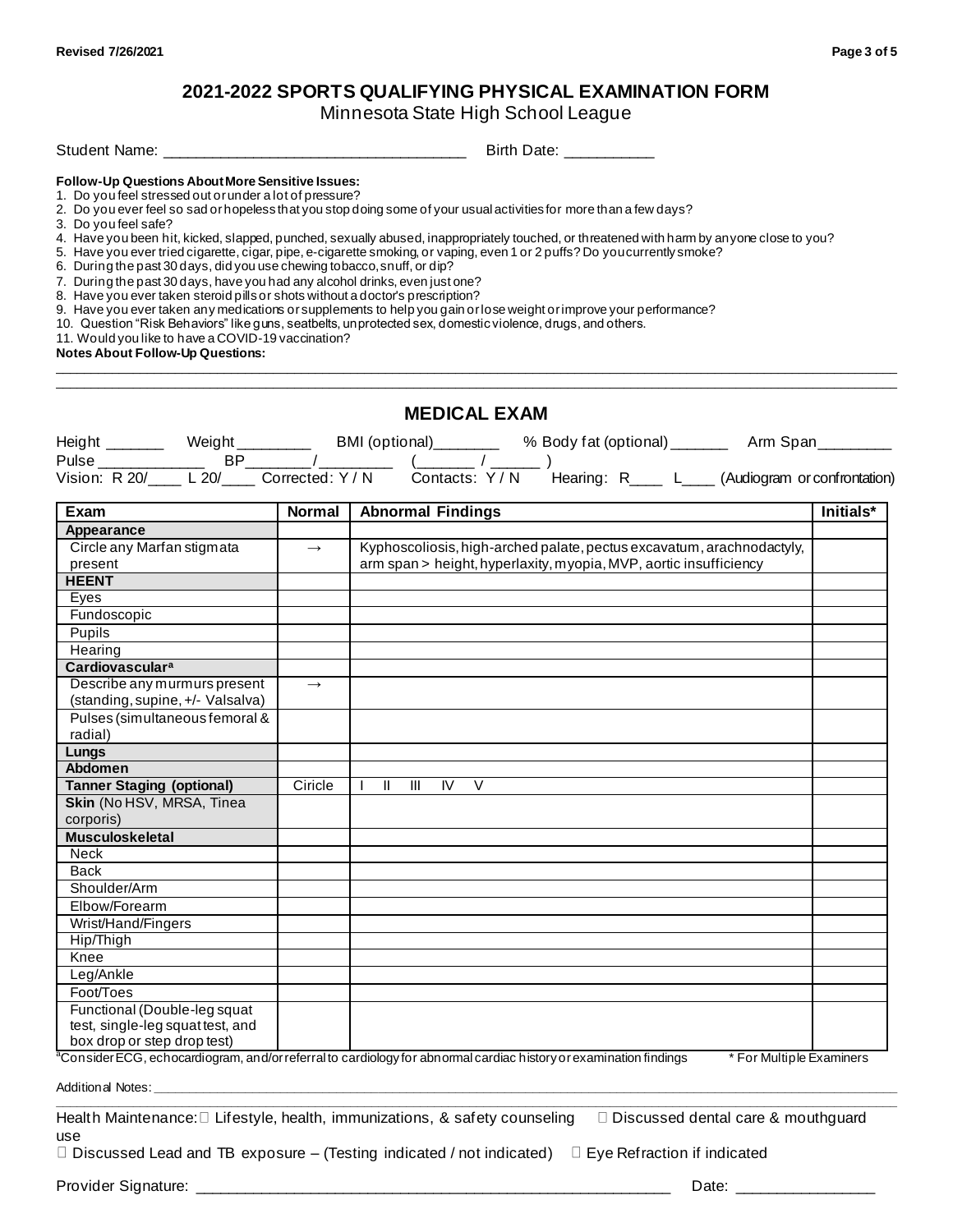# **Minnesota State High School League ATHLETE WITH DISABILITIES SUPPLEMENT TO THE ATHLETE HISTORY**

| Name: ___________                                                                                  | Date of birth: |     |
|----------------------------------------------------------------------------------------------------|----------------|-----|
| 1. Type of disability:                                                                             |                |     |
| 2. Date of disability:                                                                             |                |     |
| 3. Classification (if available):                                                                  |                |     |
| 4. Cause of disability (birth, disease, injury, or other):                                         |                |     |
| 5. List the sports you are playing:                                                                |                |     |
| 6. Do you regularly use a brace, an assistive device, or a prosthetic device for daily activities? |                | Y/N |
| 7. Do you use any special brace or assistive device for sports?                                    |                | Y/N |
| 8. Do you have any rashes, pressure sores, or other skin problems?                                 |                | Y/N |
| 9. Do you have a hearing loss? Do you use a hearing aid?                                           |                | Y/N |
| 10. Do you have a visual impairment?                                                               |                | Y/N |
| 11. Do you use any special devices for bowel or bladder function?                                  |                | Y/N |
| 12. Do you have burning or discomfort when urinating?                                              |                | Y/N |
| 13. Have you had autonomic dysreflexia?                                                            |                | Y/N |
| 14. Have you ever been diagnosed as having a heat-related or cold-related illness?                 |                | Y/N |
| 15. Do you have muscle spasticity?                                                                 |                | Y/N |
| 16. Do you have frequent seizures that cannot be controlled by medication?                         |                | Y/N |
| Explain "Yes" answers here.                                                                        |                |     |

\_\_\_\_\_\_\_\_\_\_\_\_\_\_\_\_\_\_\_\_\_\_\_\_\_\_\_\_\_\_\_\_\_\_\_\_\_\_\_\_\_\_\_\_\_\_\_\_\_\_\_\_\_\_\_\_\_\_\_\_\_\_\_\_\_\_\_\_\_\_\_\_\_\_\_\_\_\_\_\_\_\_\_\_\_\_\_\_ \_\_\_\_\_\_\_\_\_\_\_\_\_\_\_\_\_\_\_\_\_\_\_\_\_\_\_\_\_\_\_\_\_\_\_\_\_\_\_\_\_\_\_\_\_\_\_\_\_\_\_\_\_\_\_\_\_\_\_\_\_\_\_\_\_\_\_\_\_\_\_\_\_\_\_\_\_\_\_\_\_\_\_\_\_\_\_\_

#### **Please indicate whether you have ever had any of the following conditions:**

| Atlantoaxial instability                                     | Y/N |     |
|--------------------------------------------------------------|-----|-----|
| Radiographic (x-ray) evaluation for atlantoaxial instability |     | Y/N |
| Dislocated joints (more than one)                            | Y/N |     |
| Easy bleeding                                                | Y/N |     |
| Enlarged spleen                                              | Y/N |     |
| <b>Hepatitis</b>                                             | Y/N |     |
| Osteopenia or osteoporosis                                   | Y/N |     |
| Difficulty controlling bowel                                 | Y/N |     |
| Difficulty controlling bladder                               | Y/N |     |
| Numbness or tingling in arms or hands                        | Y/N |     |
| Numbness or tingling in legs or feet                         | Y/N |     |
| Weakness in arms or hands                                    | Y/N |     |
| Weakness in legs or feet                                     | Y/N |     |
| Recent change in coordination                                | Y/N |     |
| Recent change in ability to walk                             | Y/N |     |
| Spina bifida                                                 | Y/N |     |
| Latex allergy                                                | Y/N |     |
| Explain "Yes" answers here.                                  |     |     |
|                                                              |     |     |

### **I hereby state that, to the best of my knowledge, my answers to the questions on this form are complete and correct.**

Signature of athlete: \_\_\_\_\_\_\_\_\_\_\_\_\_\_\_\_\_\_\_\_\_ Signature of parent or guardian: \_\_\_\_\_\_\_\_\_\_\_\_\_\_\_\_\_\_\_\_\_

Date:  $/$  /

\_\_\_\_\_\_\_\_\_\_\_\_\_\_\_\_\_\_\_\_\_\_\_\_\_\_\_\_\_\_\_\_\_\_\_\_\_\_\_\_\_\_\_\_\_\_\_\_\_\_\_\_\_\_\_\_\_\_\_\_\_\_\_\_\_\_\_\_\_\_\_\_\_\_\_\_\_\_\_\_\_\_\_\_\_\_\_\_ \_\_\_\_\_\_\_\_\_\_\_\_\_\_\_\_\_\_\_\_\_\_\_\_\_\_\_\_\_\_\_\_\_\_\_\_\_\_\_\_\_\_\_\_\_\_\_\_\_\_\_\_\_\_\_\_\_\_\_\_\_\_\_\_\_\_\_\_\_\_\_\_\_\_\_\_\_\_\_\_\_\_\_\_\_\_\_\_

Adapted from *2019 American Academy of Family Physicians, American Academy of Pediatrics, American College of Sports Medicine, American Medical Society for Sports Medicine, American Orthopaedic Society for Sports Medicine, and American Osteopathic Academy of Sports Medicine.*